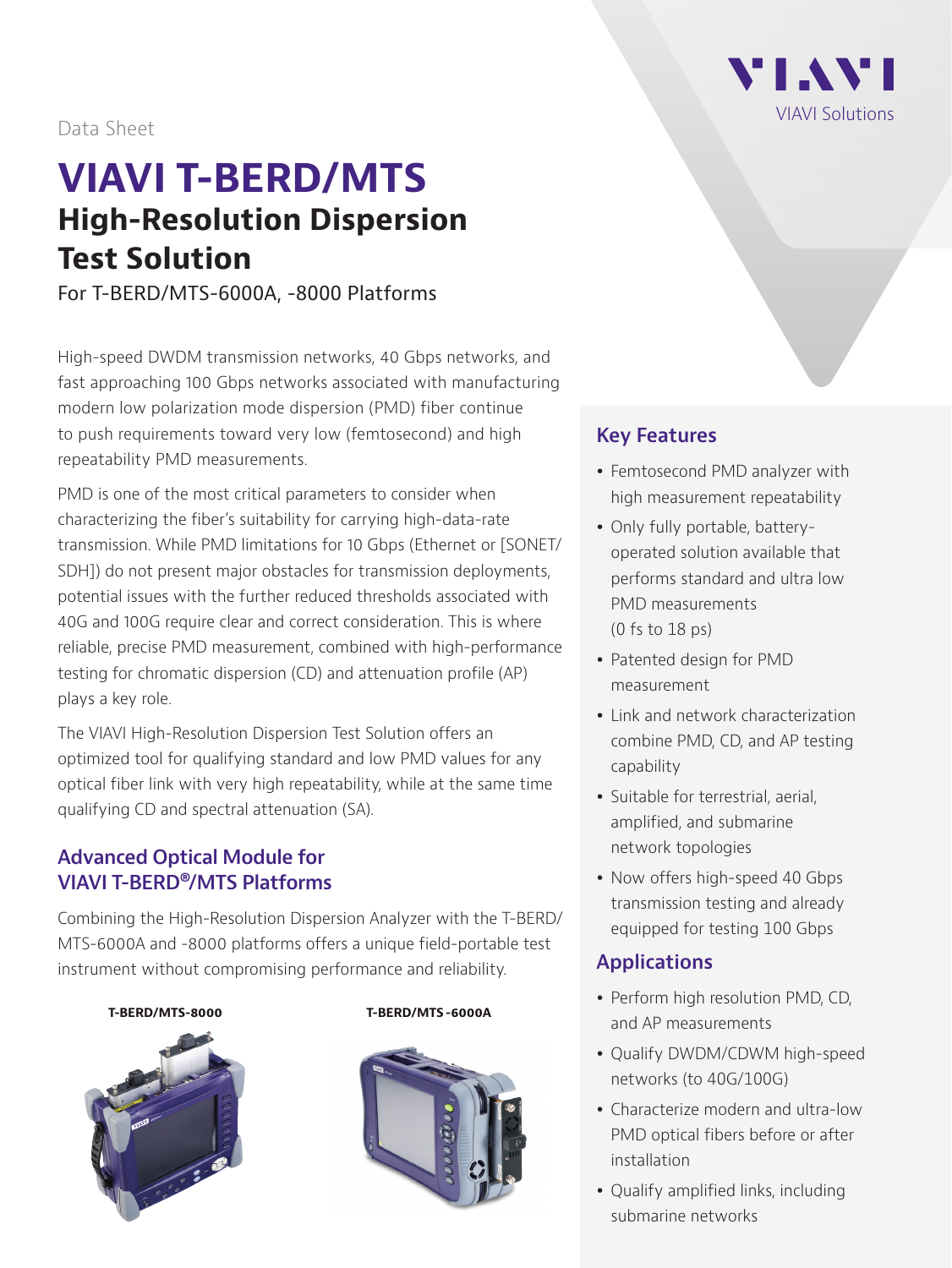#### **Measuring PMD Delay in Femtoseconds**

DWDM networks use modern fibers and increased transmission speeds and require the ability to measure very low PMD values with confidence without compromising the distance reach.

- Provides a measurement range of 0 fs to 18 ps
- Provides a dynamic range of 48 dB, suitable for any Metro-Access, Metro-Core, and ultra-long-haul networks
- Calculates second-order PMD delay and coefficient

#### **Measuring Multiple States of Polarization**

The High-Resolution Dispersion Test Solution integrates a polarization scrambling capability that enables performing measurements over multiple polarization launch conditions.

- Offers automatic coverage of various polarization launch conditions
- Offers high repeatability even for the lowest PMD delay

#### **Broadband Light Source**

The new High-Resolution BBS1A Broadband Source Module, available for any of the T-BERD/MTS-6000A or -8000 platforms, is optimized for high-resolution dispersion measurement applications. This source module not only integrates the latest developments for highresolution PMD testing but also combines CD and AP measurements.

- Provides ITU-T SCL band coverage
- Single source activation enables successive PMD, CD, and AP measurements
- Requires no warm-up time





#### **Combines the Three Key Fiber Testing Parameters for High-Speed Transmission Deployment: PMD, CD, and AP**

The future-proof design of the High-Resolution Dispersion Test Solution makes it suitable for today's 10 and 40 Gbps testing and ready for future deployment of 100 Gbps transmission speed.

- All-in-one solution reduces the number of fiber connections and test time
- Offers complete fiber characterization for DWDM transmission
- Enables fast PMD measurements
- Provides accurate CD measurements using the Phase Shift
- Offers loss/km (dB) fiber qualification

Integrated into the T-BERD/MTS platform, the High-Resolution Dispersion Solution can accommodate many fiber optic field measurement conditions.

Its size, weight, and battery operation make it ideal for outside plant testing. Its suite of personal computer interfaces and remote control capability are perfect for central office or headend use.

- Provides the most compact dispersion test solution on the market
- Shock- and vibration-proof instrument with no moving parts (drop tested at 70 cm)
- Offers internal/online wavelength referencing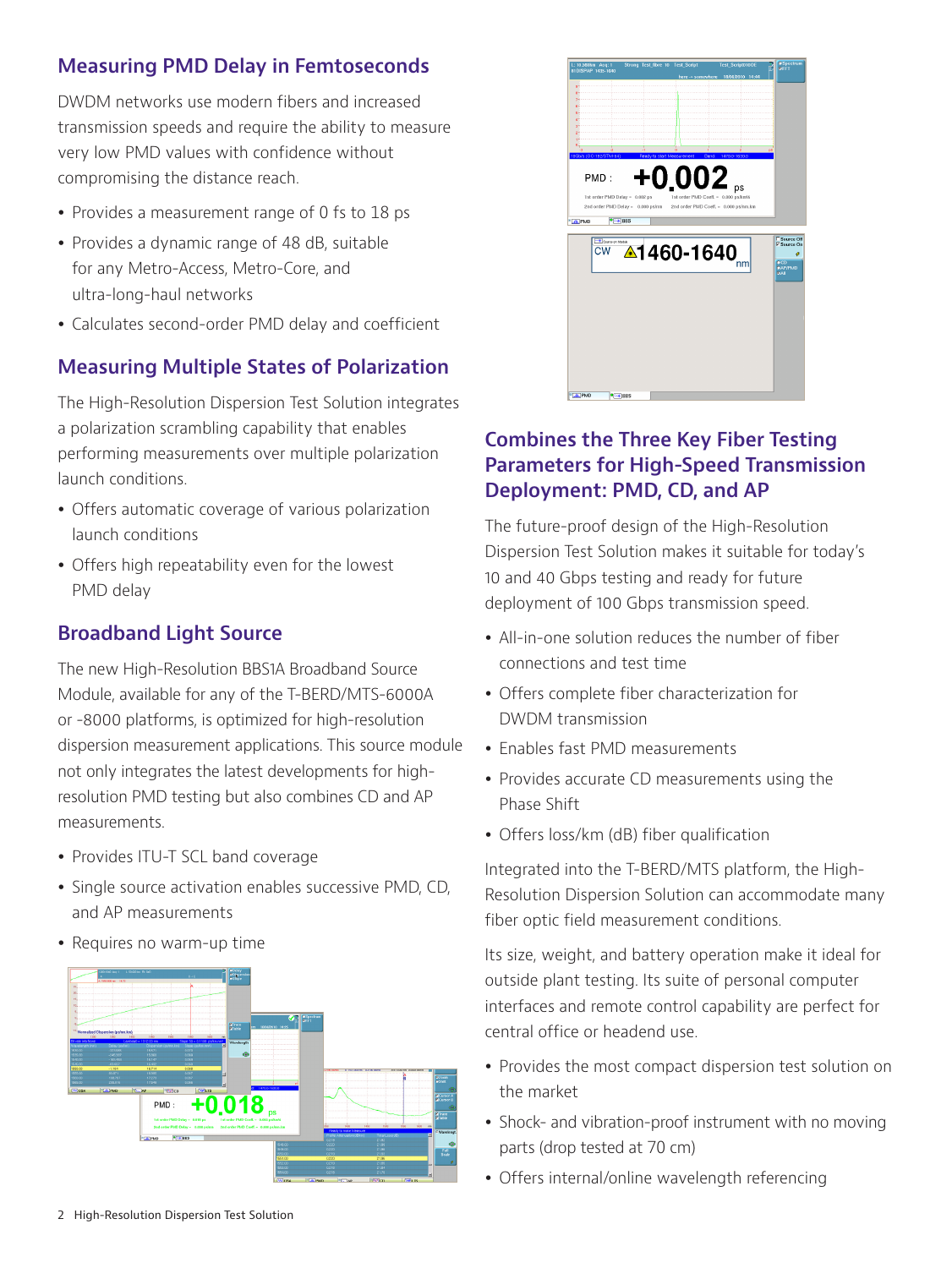

#### **Enhanced Testing Solution**

With the scalable design of the T-BERD/MTS-6000A and -8000 platforms, field technicians can quickly and easily plug in the appropriate test module to perform precise measurements from the OSP to the CO.

Combining the High-Resolution Dispersion Test Solution with additional measurement capabilities of other VIAVI optical test functions lets technicians fully characterize the fiber network with an all-in-one solution that offers:

- optical insertion loss and return loss
- $\bullet$  OTDR
- chromatic dispersion
- polarization mode dispersion
- spectral attenuation profile
- conventional optical spectrum analyzer for CWDM and DWDM
- ROADM and high-performance optical spectrum analyzer

#### **From Fast Measurement to Fast Pass/Fail Indication**

Compares dispersion results directly to defined thresholds and Pass/Fail alarms provide immediate information, saving time with quick and intuitive checks of the complete suite of tests.

| <b>Bit rate</b><br>per<br>channel<br>(Gbps) |           | CD<br><b>Tolerance at</b><br>1550 nm<br>(ps/nm) | <b>PMD</b><br><b>Tolerance</b><br>(p <sub>S</sub> ) |
|---------------------------------------------|-----------|-------------------------------------------------|-----------------------------------------------------|
| 10                                          | SDH/      | 1176                                            | 10 to 13                                            |
|                                             | SONET-NRZ |                                                 |                                                     |
| 10                                          | Ethernet  | 738                                             | 5                                                   |
| 40                                          | SDH/SONET | 735                                             | 25                                                  |

## **Two Integrated Test Kits for Any Application**

The VIAVI High-Resolution Dispersion Test Solution is available in two configurations:

Kit 1 includes a T-BERD/MTS-8000 platform with the High-Resolution PMD Analyzer function and a T-BERD/ MTS-6000A platform with the High-Resolution Broadband Source Module.

Kit 2 includes a T-BERD/MTS-8000 platform with the High-Resolution Dispersion (PMD/CD/AP) Analyzer function and a T BERD/MTS-8000 platform with the High-Resolution Broadband Source Module.

#### **Straight-Forward Report Generation**

The solution comes equipped with a complete PC-based software application within a Microsoft Windows® environment that generates detailed, professional dispersion reports.

This application provides:

- highly customizable proof-of-performance reports
- out-of-range value summaries
- complete fiber characterization reports, including OTDR, CD, PMD, and SA